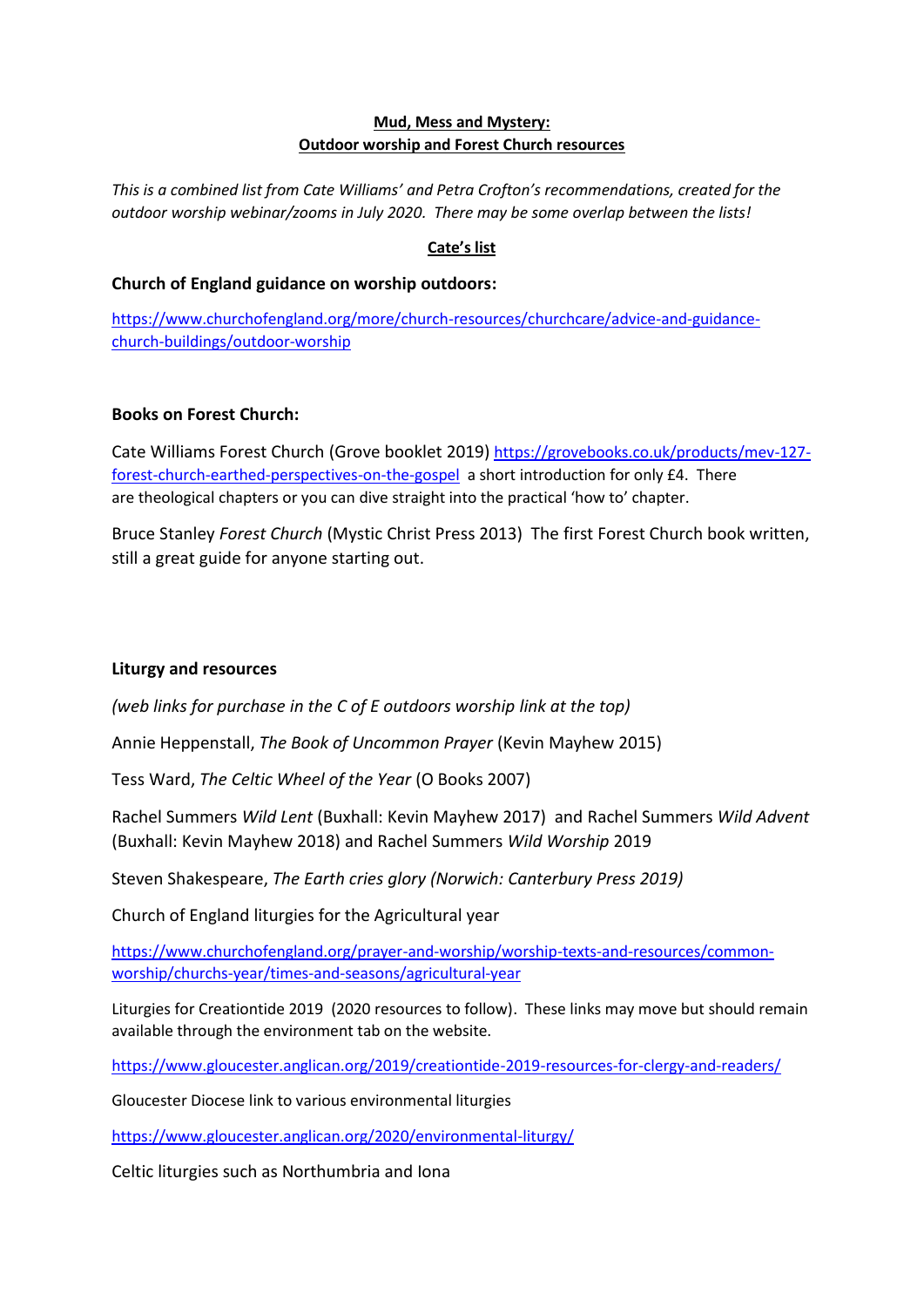The seasons of the year section from John Birch's [www.faithandworship.com](http://www.faithandworship.com/)

### **Wider reading**

James Jones, *Jesus and the Earth* (London: SPCK 2013) A great short introduction to Christian perspectives on environmental concerns.

Richard Louv *Last Child in the Woods* (Algonquin 2005) Fabulous book on how connection with nature is important for wellbeing.

Paul Cudby *The Shaken Path* (Christian Alternative 2017) An excellent resource for connecting with people with a background in various strands of Paganism.

Elizabeth Johnson, *Ask the Beasts (Bloomsbury 2004)* For those wanting to go deeper theologically.

Walter Brueggemann *The Land revised edition (Fortress 2002)* Another theological resource, focussing on Old Testament theology of the land.

### **Forest Church online**

[http://www.mysticchrist.co.uk/forest\\_church](http://www.mysticchrist.co.uk/forest_church) Some useful articles and blogs about Forest Church

[https://www.facebook.com/groups/forestchurch/?ref=br\\_rs](https://www.facebook.com/groups/forestchurch/?ref=br_rs) Forest Church facebook group

### **Wildlife websites**

<https://www.wildlifewatch.org.uk/activities>Wildlife watch has been developed by the Wildlife Trusts for children and families. Loads of downloadable resources such as spotter sheets, or instructions to make a bug hotel.

<https://www.woodlandtrust.org.uk/blog/2020/03/kids-nature-activities-self-isolation/>Ideas from the Woodland Trust

<https://www.woodlandtrust.org.uk/support-us/act/your-school/>This one is mostly for teachers and schools.

<https://ww2.rspb.org.uk/fun-and-learning/for-kids/games-and-activities/activities>Activities for children and families from the RSPB

<https://ecochurch.arocha.org.uk/resources> Various resources from the EcoChurch section of the Arocha UK website

### **Outdoor stuff to do with kids – books**

Fiona Danks and Jo Schofield, *The Stick Book* (London: Frances Lincoln 2011.) Also The Wild Weather book; The Wild City book.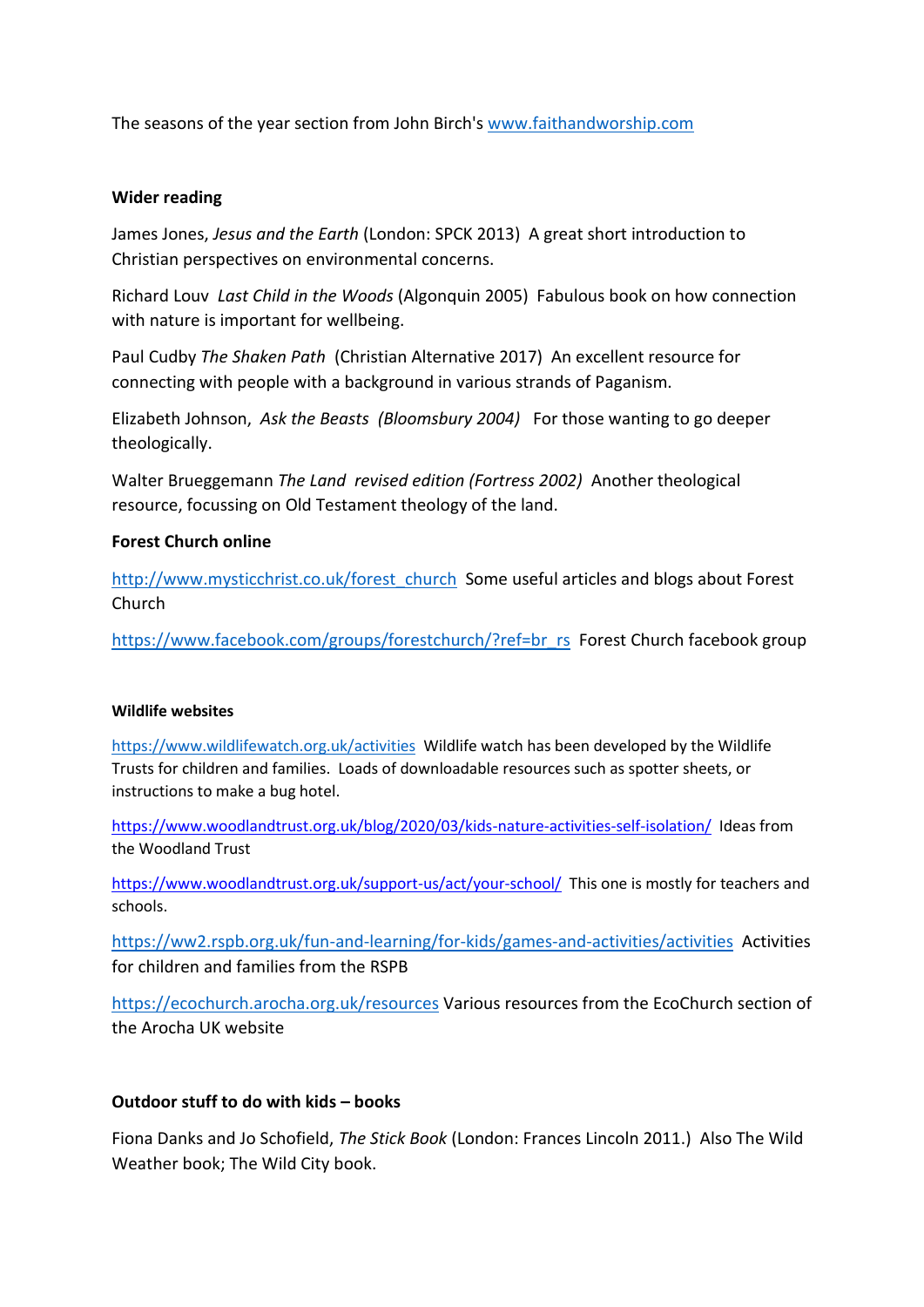Dawn Isaac, *101 things for kids to do outside* (London: Kyle 2014)

National Trust, *50 things to do before you are 11 3/4*

## **Annual nature events and 'citizen science'**

January – the Big Garden Birdwatch <https://www.rspb.org.uk/get-involved/activities/birdwatch/> Spring/summer – Plantlife wild flower surve[y https://www.plantlife.org.uk/wildflowerhunt/](https://www.plantlife.org.uk/wildflowerhunt/) July/August - The Big Butterfly Count:<https://bigbutterflycount.butterfly-conservation.org/about>

### **Radio Gloucestershire's 'Ourboretum'**

<https://www.bbc.co.uk/programmes/articles/3gSC23y0kmPRhzSVCH3ShH6/ourboretum> Information here and clips in the second link about this local tree planting programme that gets everyone involved with growing trees from nuts/acorns in Autumn 2020.

<https://www.bbc.co.uk/programmes/p07q12n5>

# **Petra's list**

*Resource list used to develop and lead 'Explore Creation', 'Awesome Science' and 'Explore the Story' series for churches and primary schools*

### 1-Explore Creation:

### **Children and nature (incl mental health):**

Dr Sarah-Anne Munoz, *Children in the Outdoors Report* (Sustainable Development Research Centre) <https://www.ltl.org.uk/wp-content/uploads/2019/02/children-in-the-outdoors.pdf>

Stephen Moss, Natural childhood Report (National Trust) (Moss is a naturalist and wildlife writer) <https://nt.global.ssl.fastly.net/documents/read-our-natural-childhood-report.pdf>

Richard Louv: 'Why children need to get outside and engage with nature' (Guardian, 16 August 2010) <https://www.theguardian.com/lifeandstyle/2010/aug/16/childre-nature-outside-play-health>

#### **Children's guides and books on wildlife:**

Maria Ana Peixe Dias, *Outside* (brilliant tips for star gazing, plant ID, birdwatching, insects etc)

FSC (Field Studies Council) Identification guides. We have used: bats, mammals, butterflies, pond life… Excellent.

https://www.wildcare.co.uk/monitoring-surveys/publications/field-studies-council-charts-andguides.html

RSPB and the National Trust sell good spotter guides as well.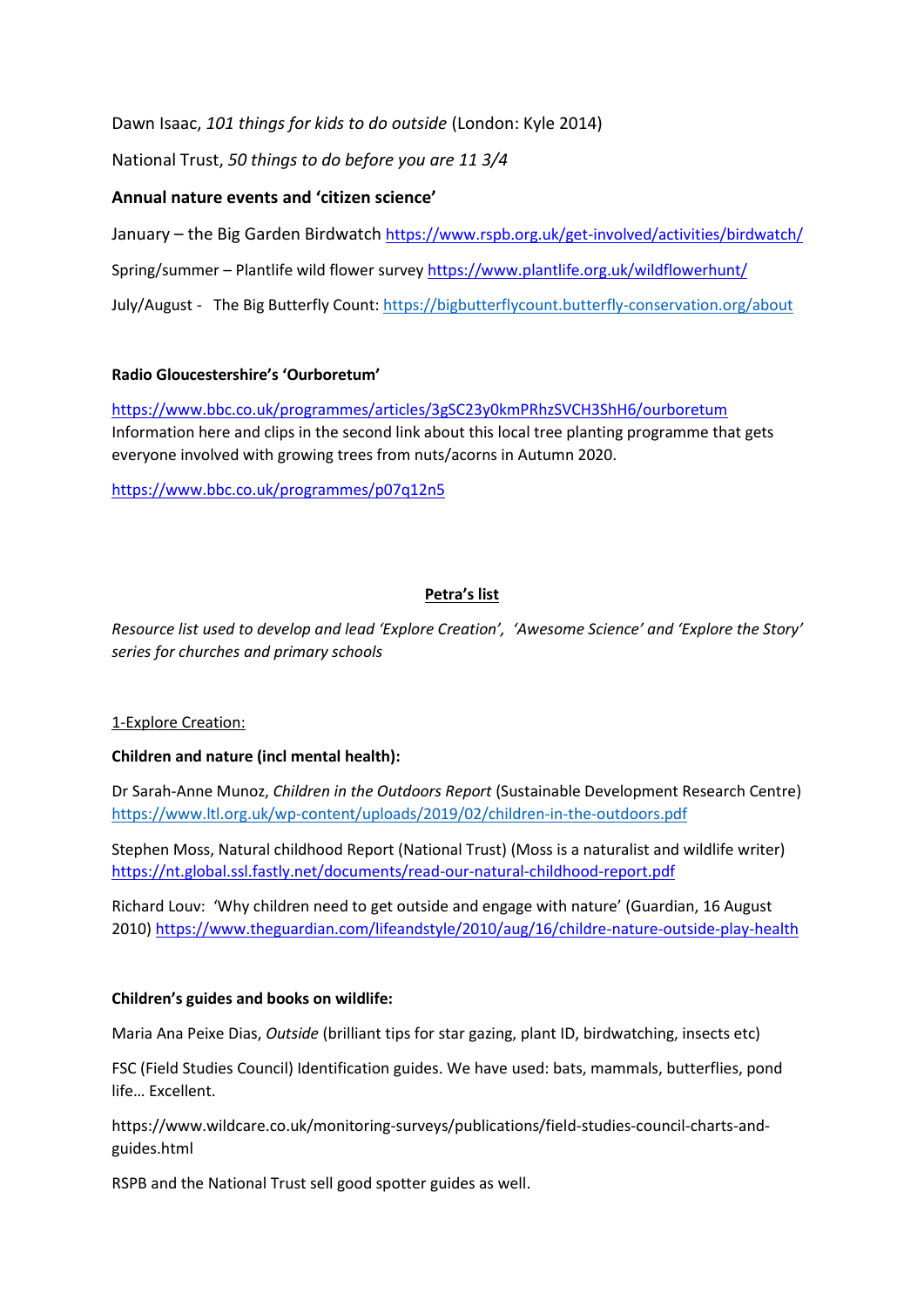Story/non-fiction books for 4+ (both these are by Nicola Davies – anything by her is good)

- Nicola Davies, *A first book of nature*
- Nicola Davies, *The diversity of Life on Earth*

#### **Creation care:**

Dave Bookless, *Planetwise* (creation care theology and practical applications), Ruth Valerio, *L is for Lifestyle* (practical tips on how to live more planet-friendly), Ruth Valerio, *Saying Yes to Life* (Lent book for the archbishop of Canterbury), Dave Bookless, *God doesn't do waste* (personal testimony about creation care with A Rocha), Peter Harris, *Kingfisher's fire* (about the story of A Rocha and the different projects worldwide) [www.arocha.org](http://www.arocha.org/) (Christian creation care and conservation charity) <https://ecochurch.arocha.org.uk/> (how to 'green' your church)

#### **Ecology and natural history writing – these are all excellent:**

Isabella Tree, *Wilding* (about the transformation of the Knepp estate in Sussex, from a lifeless farm into a stunning biodiversity hotspot combining organic farming with conservation)

John Lewis-Stempel (any of his many titles, especially: *Meadowland; Still Water; The Wood; The Running Hare)*

#### **Understanding the climate crisis and other ecological issues:**

Anything by Naomi Klein or Greta Thunberg, including podcasts ('Summer with Greta Thunberg' BBC 4,  $11<sup>th</sup>$  of July 8 pm most recently)

The Explorer, Katherine Rundell (a fantastic novel for 9-12 year olds that uncovers how important ecosystems are)

#### 2- Awesome Science:

Cees Dekker and Corien Oranje, *Science Geek Sam and his secret logbook*, (explains very well how Bible and science complement each other; this is a fast-paced children's novel at the same time)

Francis Collins, *The language of God* (Christian scientists and director of the Human Genome Project – this book explains clearly how we can take both the Bible and scientific findings seriously)

Hannah Holwerda, *Crackle and Pop* (out in October 2020) This covers the Bible with simple science experiments to complement each story.

For more resources, please visit:<https://www.faraday.cam.ac.uk/>

Pinterest: for activities (experiments and crafts)